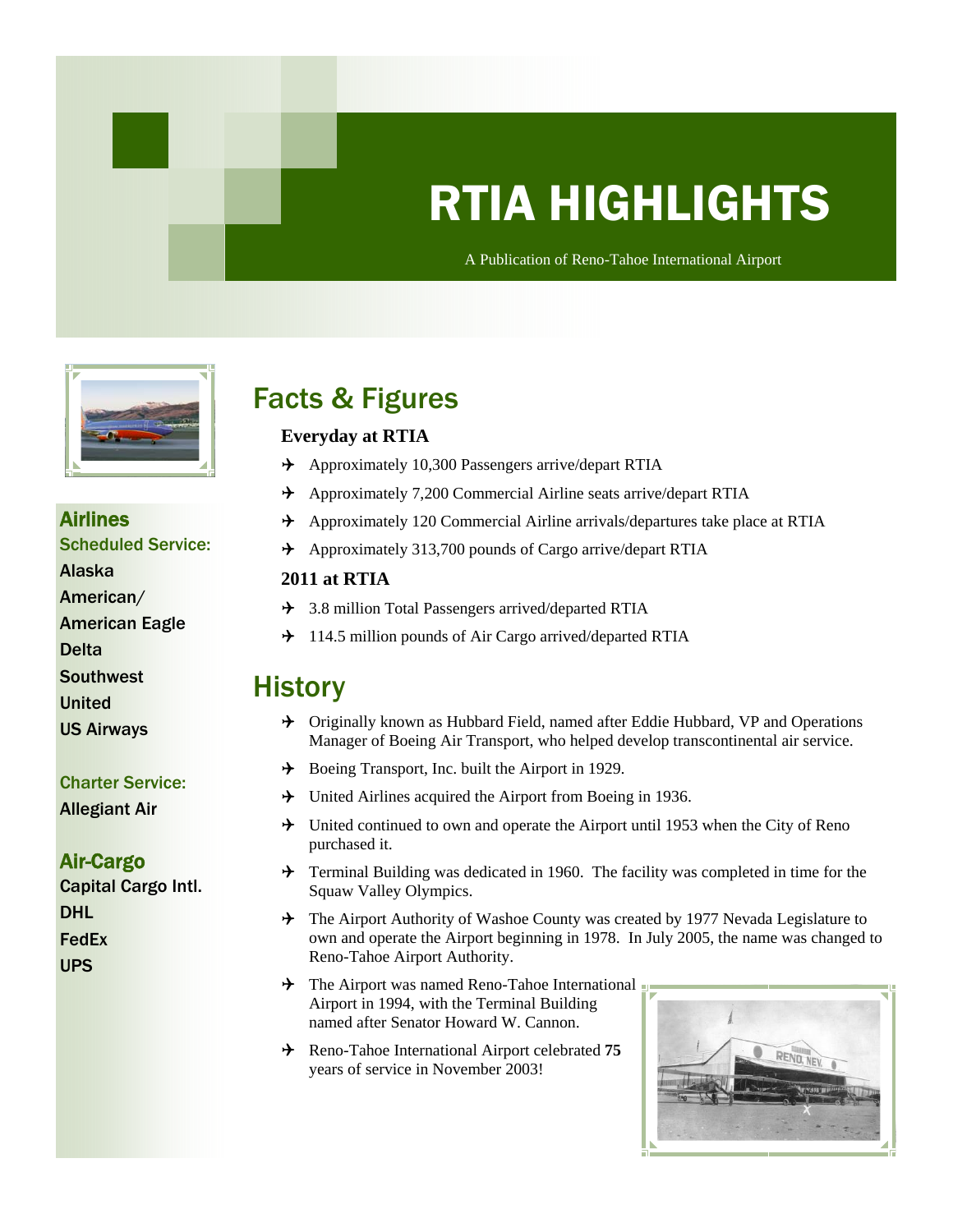### Runways & Facilities

- Runway 16R/34L (Western parallel runway running North- South) is 11,002 feet long. Includes: Precision Approach Path Indicators (PAPI), Instrument Landing System (ILS) and VHF Omnidirectional Radio Range (VOR) Approach.
- $\rightarrow$  Runway 16L/34R (Eastern parallel runway running North-South) is 9,000 feet long. Includes: PAPI, Runway End Identifier Lights (REIL's) and VOR Approach.
- $\div$  Runway 7/25 (East-West) is 6,102 feet long. Includes: PAPI and REIL's.
- $\rightarrow$  High Intensity Runway Lighting (HIRL) and lighted centerlines on Runways 16R and 16L allow reliable, all weather operations.
- → 23 Passenger Boarding Gates.
- $\rightarrow$  RTIA covers over 1,450 acres and is at an elevation of 4,415 feet.
- Federal Aviation Administration (FAA) staffs and operates 24-hour Air Traffic Control Tower.











## New Food & Beverage/Retail On the Way

The Gateway Construction Project is changing the Food & Beverage/Retail offerings at Reno-Tahoe International Airport. For more information on the project, please visit www.ConstructionWizard.com.

### **FOOD & BEVERAGE by SSP America**

- **→** La Brea Bakery
- $\rightarrow$  Max's Eatz & Fresh Bakery
- $\rightarrow$  Peet's Coffee & Tea
- $\rightarrow$  Mountain House Diner
- $\rightarrow$  McDonald's (Opens April 2013)

### **RETAIL by The Paradies Shops**

- Adventure News Reno-Tahoe
- $\rightarrow$  PGA TOUR Shop
- $\rightarrow$  Travel Mart
- $\rightarrow$  Traveler's Gifts
- $\rightarrow$  Brighton Collectibles (Opens April 2013)
- The CNBC News (Opens April 2013)
- $\rightarrow$  In Motion (Opens April 2013)
- $\rightarrow$  No Boundaries (Opens April 2013)

### **OTHER RETAIL**

- $\rightarrow$  Airport Mailers
- $\rightarrow$  Best Buy Kiosk
- $\rightarrow$  Forever Heather
- $\rightarrow$  International Game Technology (IGT)
- $\rightarrow$  Q3 Telcom (pre-paid calling cards)
- $\rightarrow$  Smarte Carte (luggage carts, message chairs)
- $\rightarrow$  The Country's Best Yogurt (TCBY)
- $\rightarrow$  The Boutique Duty Free/Duty Paid
- $\rightarrow$  Wells Fargo (ATMs)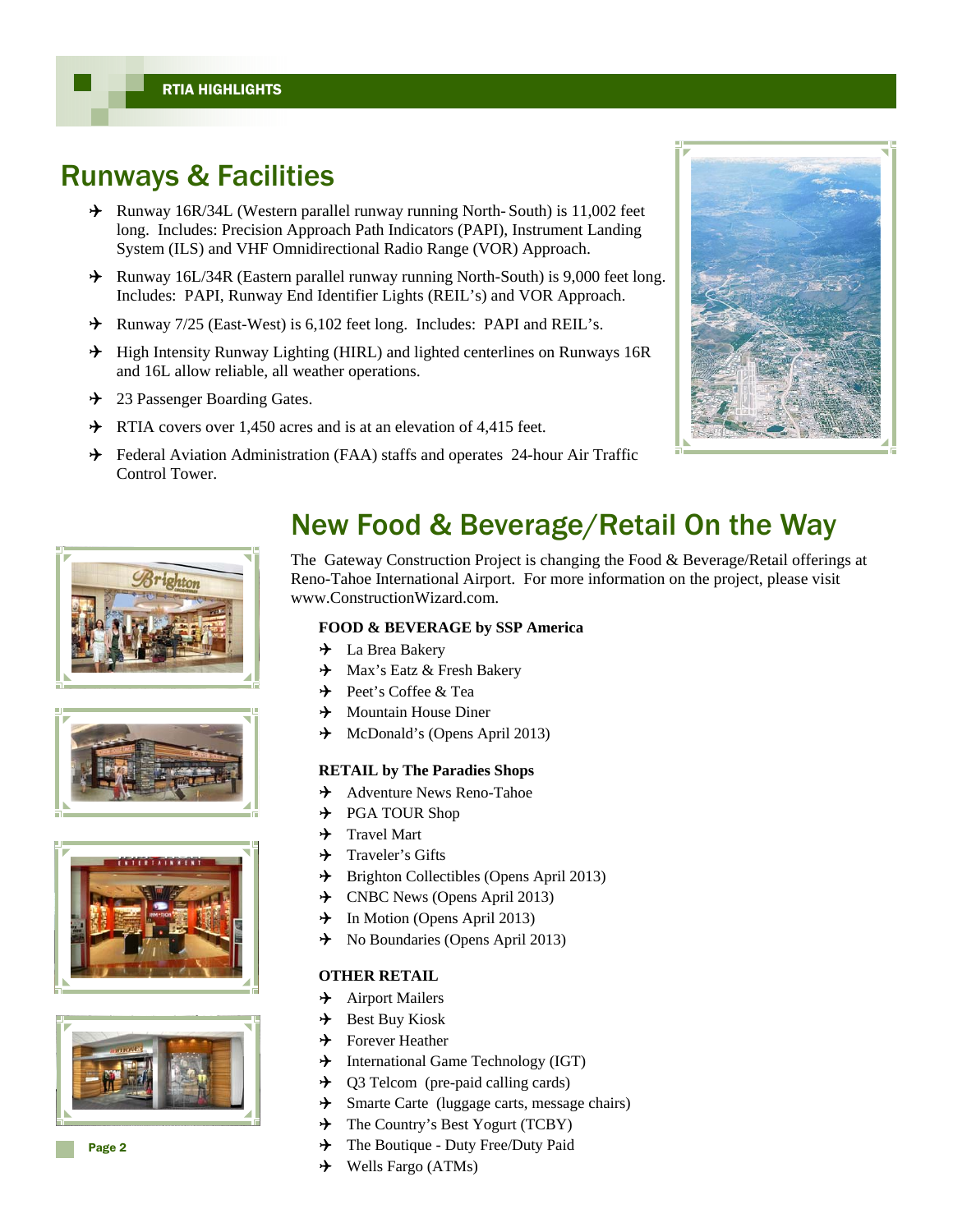

## Parking

**Short-Term Parking (1st Level)** - 450 plus spaces

 Fees - \$1 for the first 30 minutes, \$2 for the first hour, additional dollar per hour up to a maximum of \$24 per day.

**Long-Term Parking (2nd and 3rd Levels)** - approx. 1,650 total spaces

Fees - \$1 for the first 30 minutes, \$2 for the first hour, additional dollar per hour up to a maximum of \$14 per day.

**Long-Term Parking (Surface Lot**) - 1,565 spaces

 Fees - \$1 for the first 30 minutes, \$2 for the first hour, additional dollar per hour up to a maximum of \$10 per day.

## Destinations - Anytime, Anyplace, Anywhere

- $\rightarrow$  Over 140 daily flights to and from RTIA
- $\rightarrow$  17 non-stop destinations and an additional
- $\div$  43 same plane one-stop destinations

### Non-stop/One-stop Service Map



### Type of Aircraft

- $\rightarrow$  Airbus A320 series; Boeing 737, 747, 757 & 767 series; Canadair CRJ; De Havilland DH8; and McDonald Douglas MD83 aircraft
- $\rightarrow$  Regional Jet service
- $\rightarrow$  The Concorde and Air Force One have both landed at RTIA!

Non-stop Destinations Chicago/Midway (MDW) Chicago/O'Hare (ORD) Dallas Denver Houston/Intercontinental (IAH) Las Vegas Los Angeles Minneapolis/St. Paul Oakland Ontario (beginning January 6) Phoenix Portland Salt Lake City San Diego San Francisco San Jose **Seattle** 

Same Plane One-stop **Destinations Albuquerque** Austin Boise Boston Burbank **Calgary** Charlotte/Douglas Cleveland Colorado Springs Columbus Detroit El Paso Ft. Lauderdale Guadalajara Houston/Hobby (HOU) Idaho Falls Indianapolis **Jacksonville** Kansas City Missoula Monterey Nashville New Orleans New York/La Guardia (LGA) Newark Norfolk Oklahoma City Omaha Orange County Orlando Palm Springs **Philadelphia** Puerto Vallarta Raleigh/Durham Regina San Antonio Santa Barbara Spokane Tampa Tucson Tulsa Washington/Baltimore (BWI) **Wichita**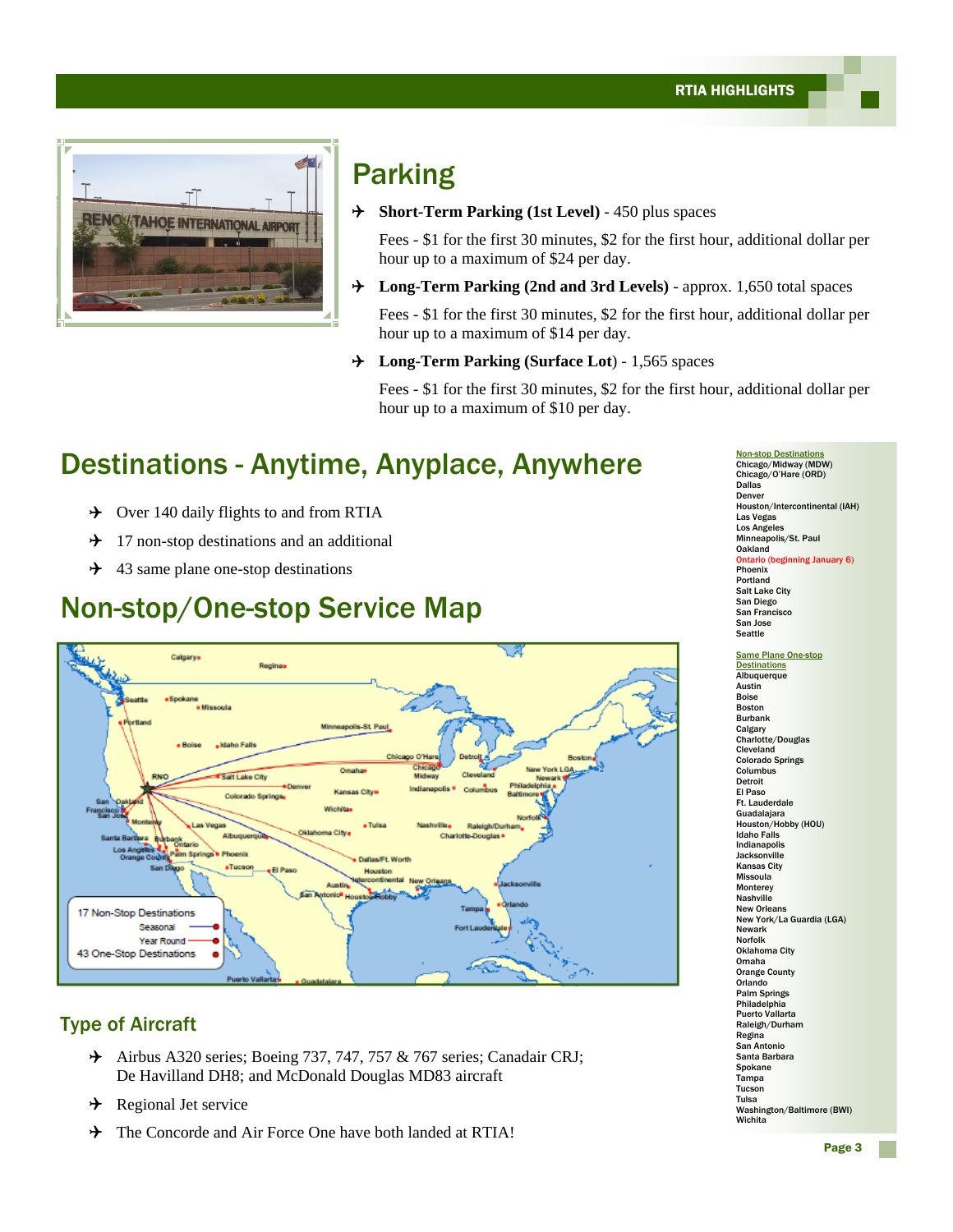## Airlines - Scheduled Service



Alaska - De Havilland DH8-400





Delta - Airbus A320





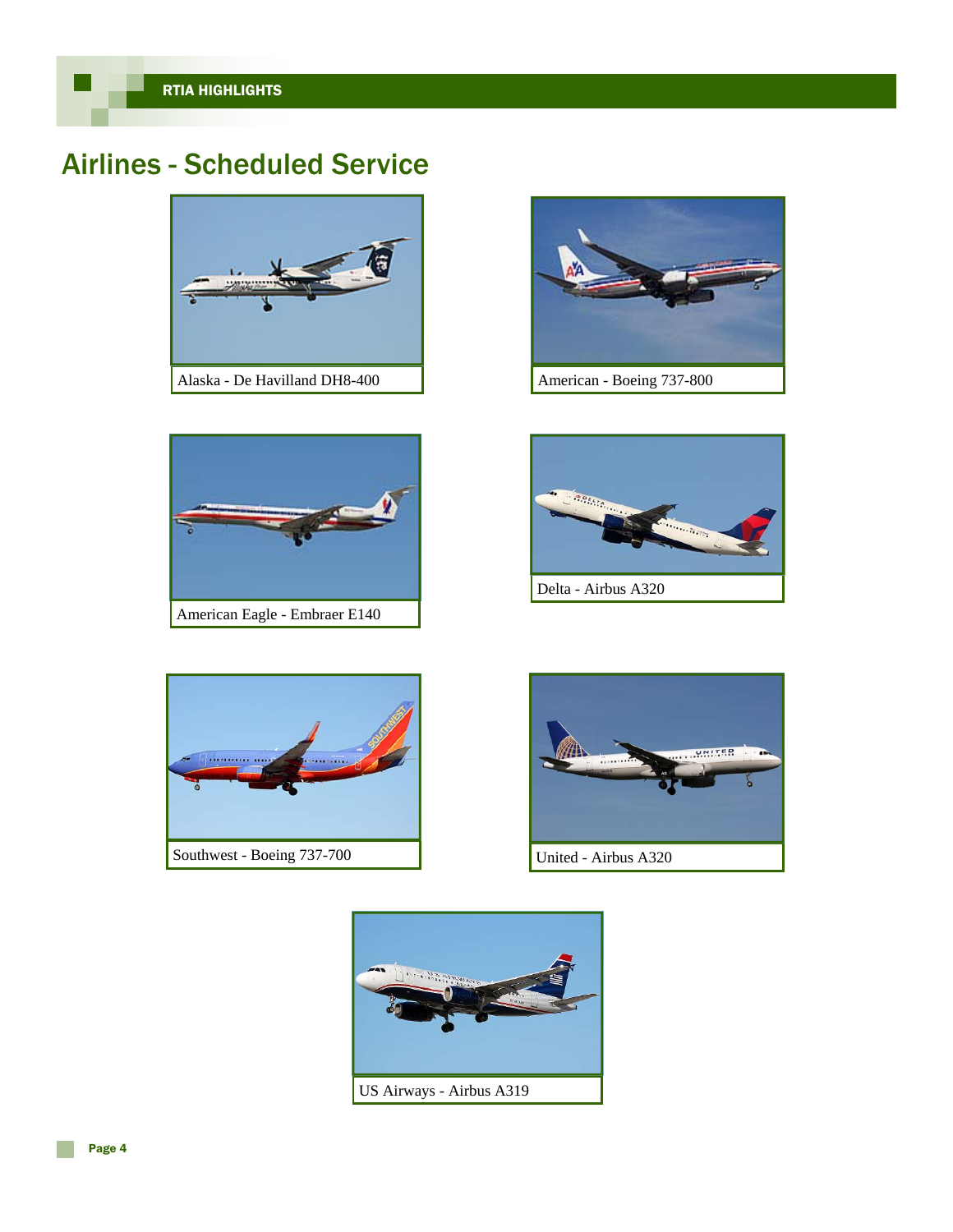## Airlines - Charter Service



## Air Cargo Operators